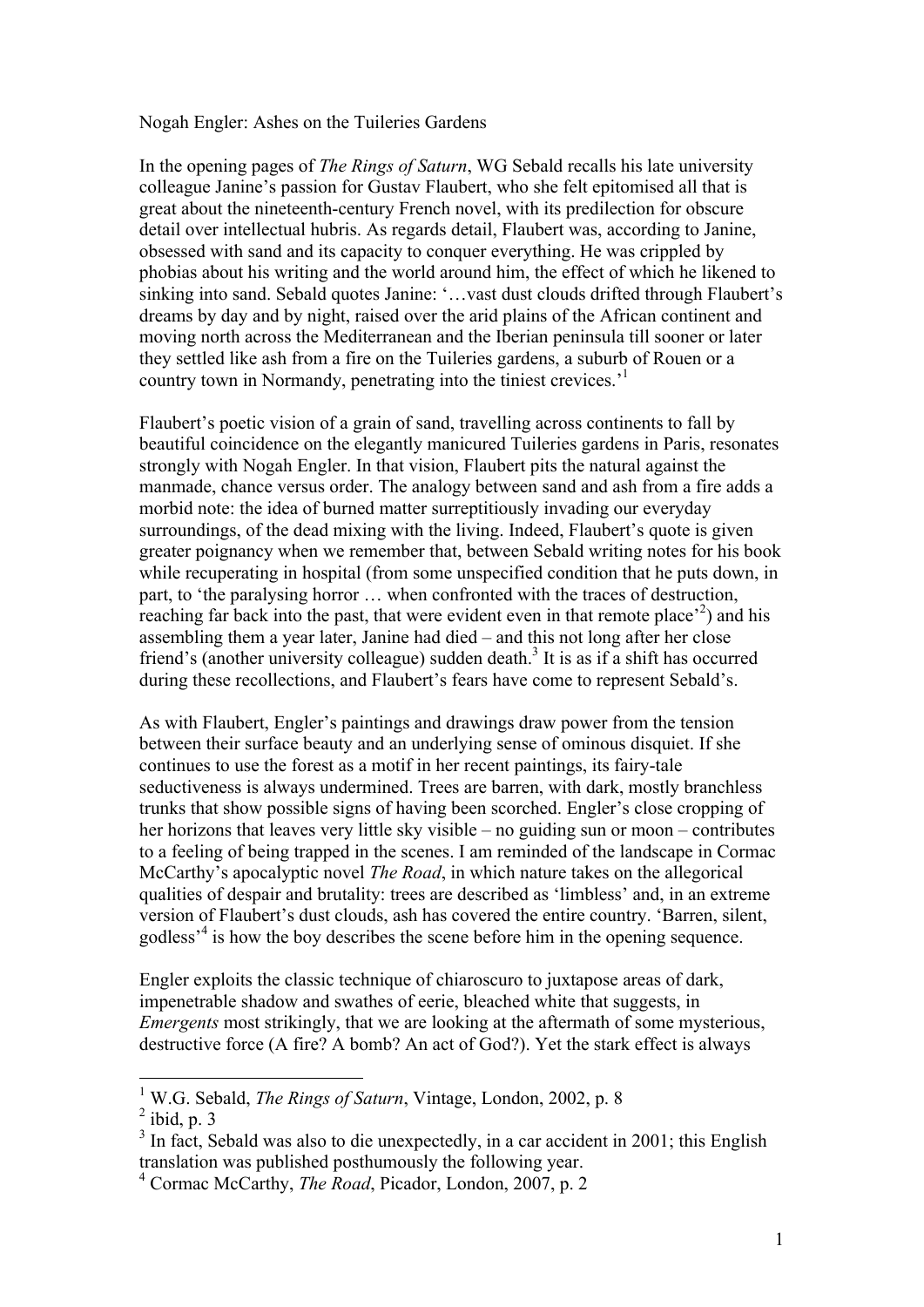softened by the addition of warm flesh tones and muted pastel shades in grey-blue and green. As well as the forests, Engler's new paintings contain a number of more abstract scenes, which, for the purposes of this essay, I'll call 'interiors', although their lack of explicit, real-life reference points implies that these are allegories – interiors as metaphors for psychic space. In some of the interiors, such as *Belongings 4* and *The corner* (all works 2012), the pink skin-tones dominate as if channelling the sensuous Rococo excesses of, say, Boucher. Yet there are no lusty nudes here, no people, only the remnants of civilisation.

Beauty, for Engler, has lost its innocence. It is no longer possible to re-create the idealised forms of beauty that have dominated Western art history. Instead, she collages passages of beautiful landscape from the heydays of the Renaissance and Romantic eras, which she borrows from the masters of the genre – Lucas Cranach, Bruegel the Elder, Leonardo Da Vinci, Caspar David Friedrich – as if beauty can only be quoted rather than directly represented. Yet Engler is compelled to sully even these quotations: by patches of over-painting or by adding her own passages of tangled abstraction into which figurative elements collapse or become fragmented into a Cubist kaleidoscope of entropic matter.

There are few signs of life in Engler's work, other than the occasional glimpse of a deer or bat, or an unexpected burst of new vegetation poking through the forest soil in an otherwise inhospitable landscape. Instead, we find traces of ruins, shells of buildings just glimpsed among the trees (*Emergents* and *Hole in the fence*) or, in the case of the interiors, empty rooms or shelters where the barrier between inside and outside has collapsed – trees grow among the stacks of objects in *Belongings 2* and *Belongings 3*; one of the walls is missing in *Belongings 4*, as if to suggest an open stage-set.

If the animals and new shoots symbolise the cyclical forces of nature, the ruins likewise have their own cyclical logic: they remind us that all human activity will eventually fall into ruin, and that all ruining will be followed by re-building or new growth. As Brian Dillon points out in his 'Short History of Decay', the introduction to his edited volume of essays on ruins: 'The ruin, despite its state of decay, somehow outlives us.'5 What is significant about our recent times is the speed at which ruins are created compared to the centuries it took for classical ruins to reach the aesthetic state that came to be so appreciated in Western art. Two world wars accompanied by technological advances in military equipment, together with low-cost, flimsy architecture have created the sensation of an accelerated mode of decay. 'We live now, though we might say that we have always lived, in a time of ruination,' writes Dillon.'<sup>6</sup>

Rebecca Solnit, included in Dillon's volume, makes the connection between ruins and memory: 'Memory is always incomplete, always imperfect, always falling into ruin; but the ruins themselves, like other traces, are treasures … our guide to situating

 <sup>5</sup> Brian Dillon, 'Introduction: A Short History of Decay', in Brian Dillon (ed.), *Ruins*, Documents of Contemporary Art, Whitechapel Gallery and MIT Press, London, p. 11  $<sup>6</sup>$  op cit, p. 10</sup>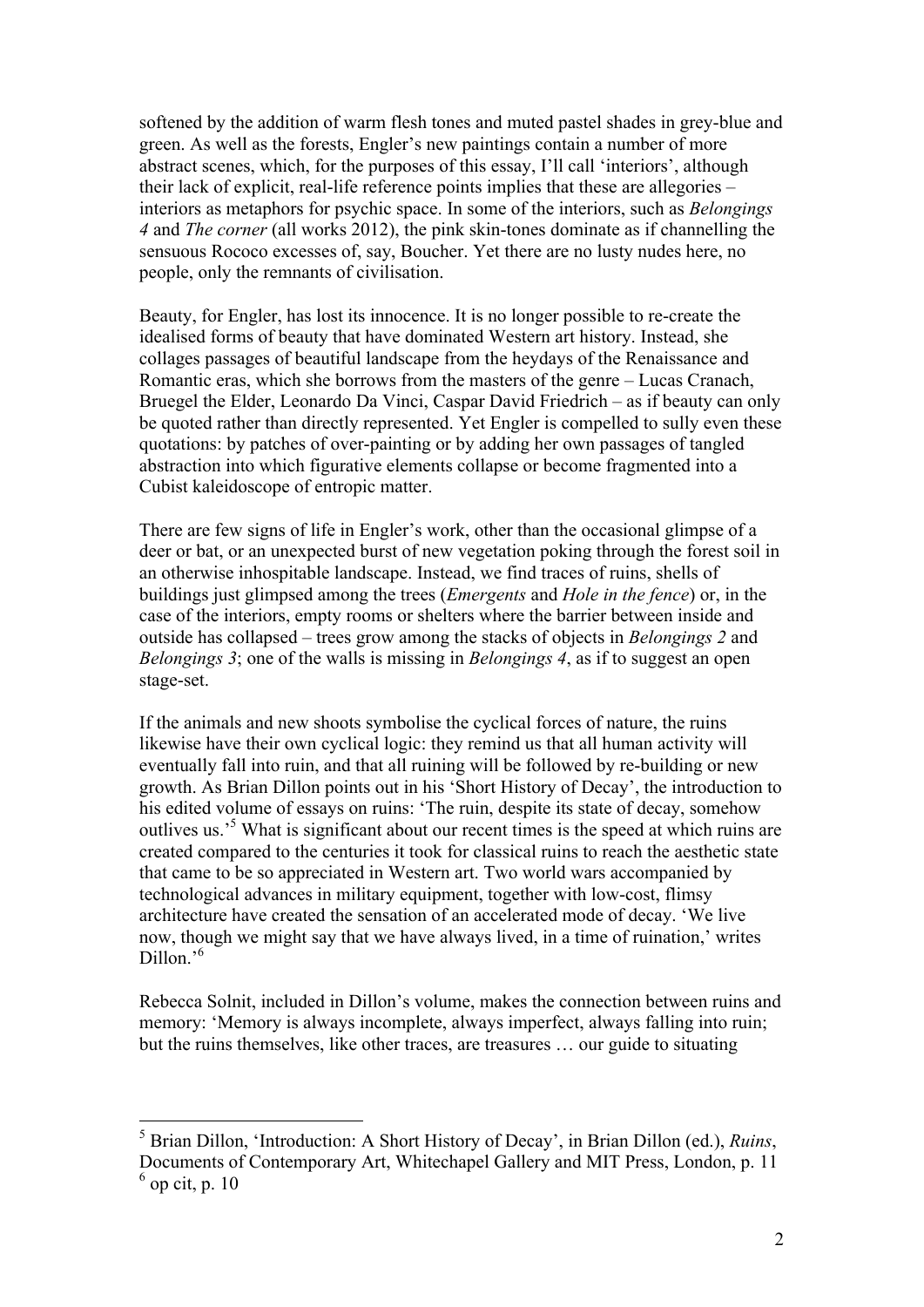ourselves in the landscape of time.<sup>7</sup> She cautions against attempting to erase those ruins (as she claims America does), which would be to 'erase the visual public triggers of memory; a city without ruins  $\ldots$  is like a mind without memories'.<sup>8</sup> Indeed, in Engler's paintings, ruins are not memorialised or torn down but left to rot. They become skeletal, ghostly, but are never totally absorbed by the surrounding nature. Like memories, they never disappear but continue to haunt even as they grow less tangible.

Returning to Sebald, Engler is drawn to his skill at mapping the complex web of individual and collective memories, at recording how the trauma of historical events (particularly those of twentieth-century Europe) have left their marks on all our lives, whether directly or indirectly. As we saw earlier, it is extremely tricky to paraphrase Sebald: as soon as you try to explain a passage of his writing, you realise how far you need to re-wind in order to make sense of it. In his books, voices and time-frames shift constantly and become entangled in a cumulative knot of coincidences, memories and histories; everything is connected, everything has consequence. The title, *The Rings of Saturn*, is typically Sebaldian: it relates to the fact that the frozen crystals and meteorite particles that make up the planet's rings are actually 'fragments of a former moon that was too close to the planet and was destroyed by its tidal effect<sup>, 9</sup>

Likewise, Engler's paintings are difficult to fully apprehend at one glance: in some, the large scale is such that the edges fall into our blind-spot; in others, paths in the landscape (as with *Passing through*) seem to lead us in different directions, to lose us in the forest. There is no fixed focal point; our viewpoint is continuously fragmented as in a dream or fractured memory. Moreover, it takes a while for all the elements (Flaubert's obscure details) – a bat, a building, a suggestion of a figure bending down but which may just be a piece of old cloth – to reveal themselves in among the different strata of the painting. Could we be looking at different topographical layers, or different moments in time represented simultaneously? In the interiors, framed images within the work could be variously interpreted as paintings, placards, mirrors, panes of glass or portals into another time or place. Sometimes, there are recognisable glimpses of quotes from Western art history – a section of a Roman frieze and a Poussin painting in *Belongings 4* – but mostly there are only suggestions of figures or landscapes in the same way that she offers suggestions of previous events or traumas. As Engler says, her intuitive approach, continual layering and fragmentation produce suggestions of definitions.

In Sebald, memories are reported not just first-hand by the author or second-hand by his acquaintances, but third- or even fourth-hand as these acquaintances recount other people's stories. In this way, memories are kept alive but mutate and become tainted with others' agendas as they become increasingly disengaged from the original source. Holocaust survivor Primo Levi knew only too well the dangers of the mutant nature of memory when he wrote in *The Drowned and the Saved*, his last book: 'The memories which lie within us are not carved in stone; not only do they tend to become

 <sup>7</sup> Rebecca Solnit, 'The Ruins of Memory', extracts from *Storming the Gates of Paradise*, 2007, in Dillon, p. 151

 $8$  ibid

<sup>9</sup> quote from Brockhaus Encyclopaedia, opening page of *The Rings of Saturn*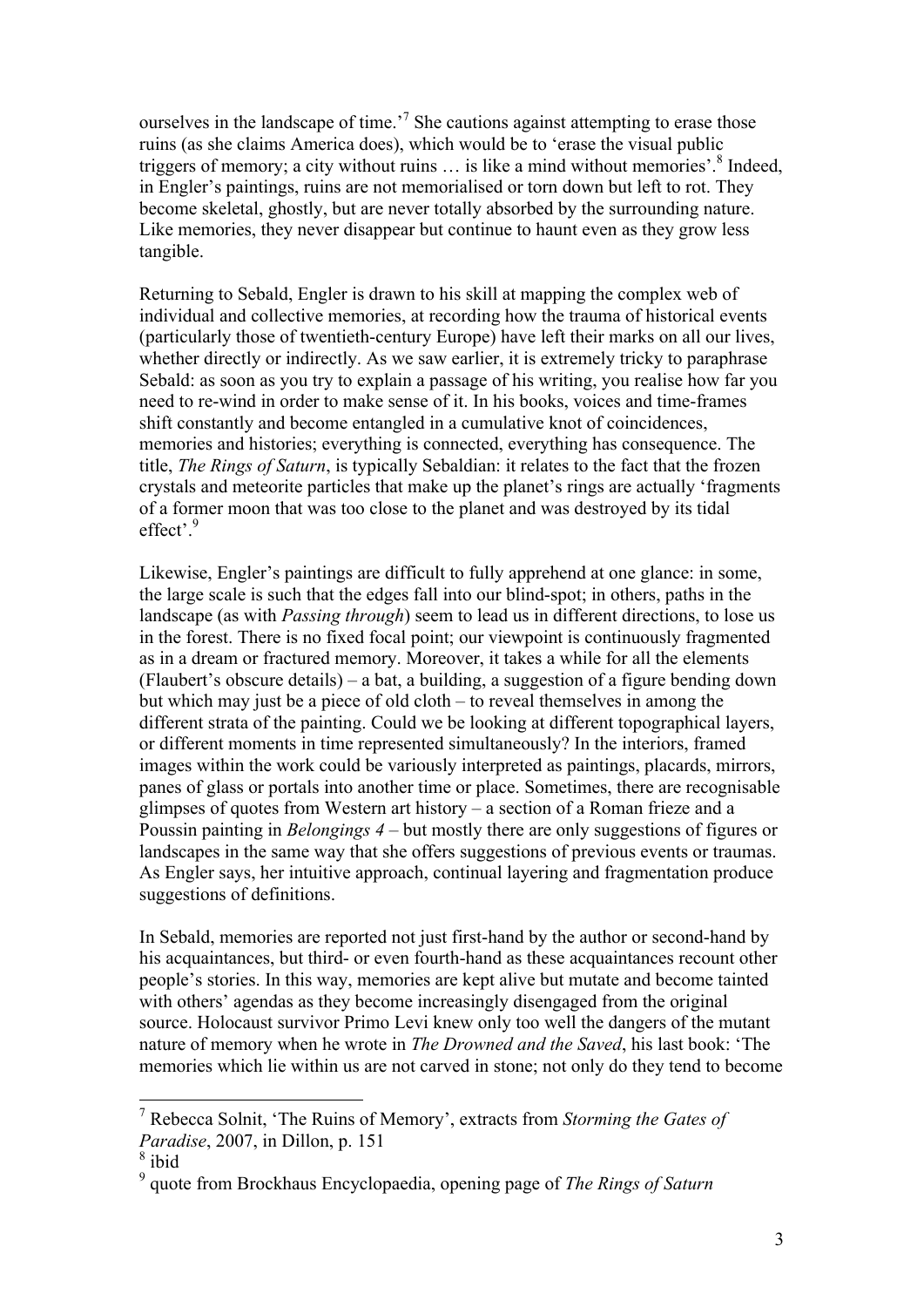erased as the years go by, but often they change, or even increase by incorporating extraneous features.<sup>510</sup>

In Sebald, all paths eventually return to thoughts and memories of exile and the Second World War, whether walking along the east coast of England in *The Rings of Saturn*, or meeting fellow exiles in *The Emigrants*, or, like the protagonist in his last fictional book, *Austerlitz*, following a trail of photographs for clues to his family's past. Like Sebald, Engler is compelled to revisit her family's tragic history during the war, the trauma coalescing around one particular site that recurs in many of her works; either literally as the dense, brooding forest or abstracted into the psychologically charged interior scenes.

The forest echoes the landscape around the village of Kosov in what is now Ukrainian Galicia, where her father, grandfather and uncle hid for two years and eventually escaped the Nazi occupation of the area during which thousands of Jews were murdered, including her grandmother. Engler eventually went to track down her family's hiding place in 2005, relying only on word-of-mouth recollections. Having built up the place in her imagination through a lifetime of being told about it, she was surprised by the reality she found: it was visually less dramatic (the mountain was not as dominant as she imagined), and life seemed to go on there as if nothing had taken place only one generation ago. How could people, so apparently hospitable, have been party to such barbarism? That duality of human nature, the propensity for man's inhumanity to man (a constant preoccupation of Levi's, too), finds its visual equivalent in the dichotomies present in all Engler's paintings: beautiful/bleak, light/dark, nature/manmade, interior/exterior.

Engler's vision of Kosov is not only mediated through other people's memories, her own imagination and later experience, but also through art history and photography. With hardly any family photographs of the area, Engler's imagination had been free to fill the visual void. But the fact that she took 600 photographs during her visit suggests that it was somehow impossible – too late – to compensate visually for the earlier void. It is tempting to see those areas of light and dark in her work as the painterly equivalents of photographic over-exposure or under-exposure – the failure of photography to adequately capture reality or memory.

Engler works through the problem of memory through the difficulty of its visual representation, both on the level of an individual trying to find an image or visual locus for a traumatic family event, and, on a wider, philosophical level, as a means of sharing experiences collectively and empathetically. Her paintings often contain traces of an underlying geometric or grid structure that provides an illusion of order. In the landscapes, a grid is created through the deployment of linear, leafless trees that act as symbolic markers of depth and space. In the interiors, order is created through the arrangement of existing infrastructure and objects – like corners, rugs or panes of glass – or the introduction of a geometric shape like the semi-circle that bisects *Belongings 1* and neatly contains all the elements below it (an idea borrowed from one of Rembrandt's last self-portraits, *Self-Portrait with Two Circles*, 1665-9). These grids suggest the process of mapping: not just geographical space or the changing of scale, but – as Sebald tries to do with words – the process of translating memory into

 <sup>10</sup> Primo Levi, *The Drowned and the Saved*, Abacus, London, 1989, p. 11